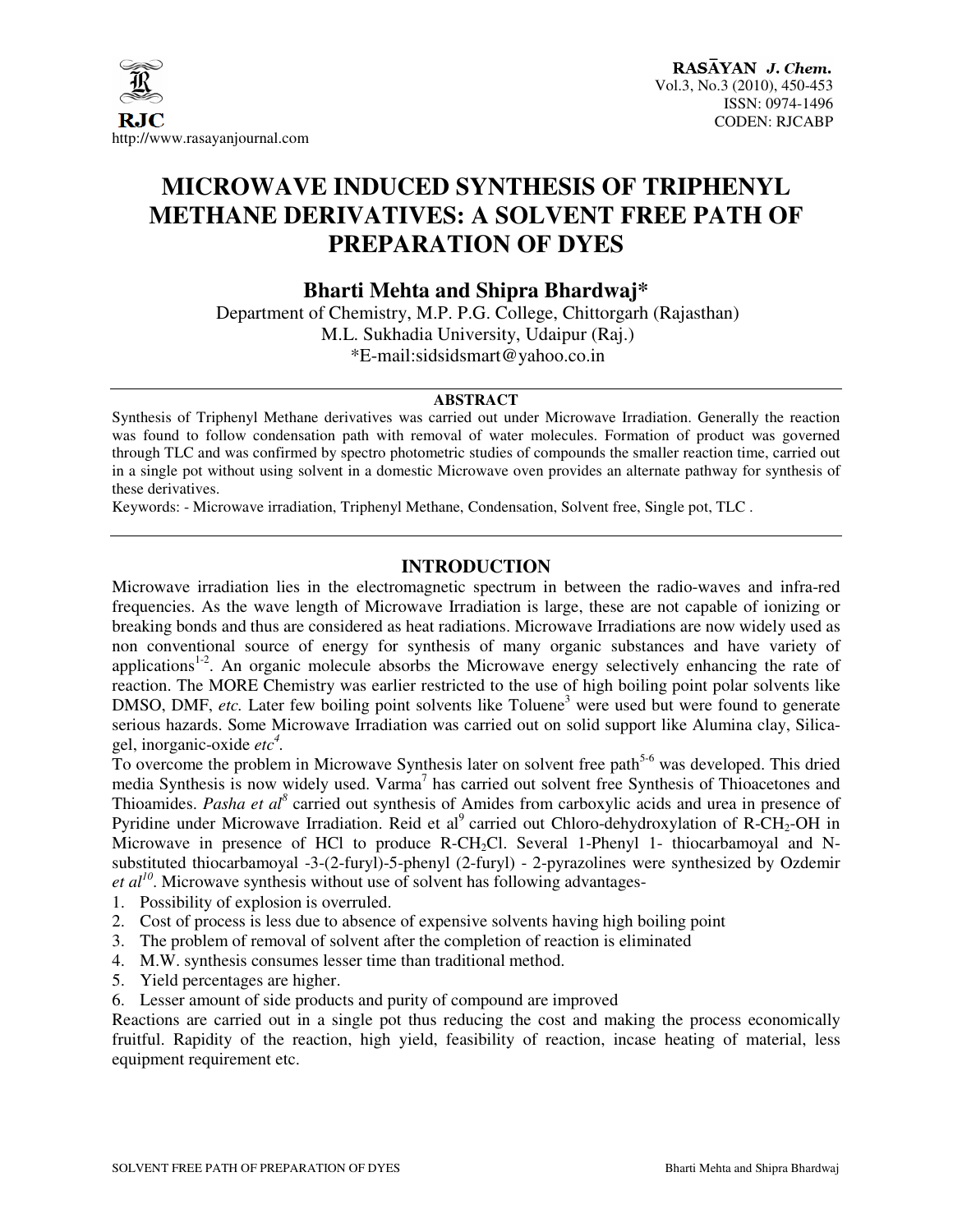Extensive work has been carried out during last few decades in all these directions and a large number of organic compound have been synthesized. Unfortunately the synthesis of coloured compounds has been left untouched. This drew the attention of authors towards the present investigation

#### **EXPERIMENTAL**

Compound 1, 2, 3 and 4 are prepared by taking appropriate reagent (alkylated Aniline or Aniline and Benzaldehyde or Chloro-benzaldehyde) which are taken in a beaker and are covered. Then the reactants are heated in a Microwave chamber in presence of concentrated HCl. The corresponding Amine is added first in half of its total quantity. Reaction mixture is irradiated and then in second step remaining half part of the amine is added. Again reaction mixture is irradiated. Obtained viscous liquid is treated with freshly prepared PbO<sub>2</sub> and its excess is removed by adding  $Na<sub>2</sub>SO<sub>4</sub>$ . Then leucobase is obtained. Excess of ammonia solution is added in this solution and dilute HCl is added till the solution becomes acidic. Product is then obtained by evaporation on water-bath. The product is recrystalized with acidified distilled water.

#### **RESULTS AND DISCUSSION**

Synthesis of Triphenyl Methane derivatives have been carried out earlier and these are used as colour substances. For synthesis of these compounds via traditional method, it was observed that the time required for synthesis is from several hours to few days. A large set of glassware for synthesis, removal of unreacted part, purification etc. makes the process tedious. For example synthesis requires 24 hours continuous heating and temperature rising gradually from 60º to 140ºC in traditional process.

Now, we have reported a less time consumable, one pot synthesis of some such colour compounds in a domestic microwave oven under solvent free conditions. The physical data of these compounds are given in table. The generalized reaction is as shown(Where, X and Y are given in Table-1).

## **Spectral Analysis**

### **Compound-1**

Elemental Analysis:  $\% C = 75.72$ ,  $\% H = 6.85$ ,  $\% Cl = 9.73$ ,  $\% N = 7.68$ 

- IR Spectrum:  $V_{\text{Max}}$  Nujol (cm<sup>-1</sup>) 3463.8 (N-H str.in ammonium ion salt), 2992.4 (ArC-H str. in -CH<sub>3</sub>), 2368.4 (NH bend in salt of amine), 1592.7 (C-C multiple bond str.), 1383.3 (C-N vib), 1113.1 (ArC-H bending in plane), 670.7 (ArC-H bending out of plane)
- NMR Spectrum:  $\delta_{H}$ , D<sub>2</sub>O TMS, 3.10(N-CH<sub>3</sub>, 12H, d) 7.19(Ar-H, 3H, t), 7.30(Ar-H, 4H, d nonbenz.). 7.42(Ar-H, 6H, d benz.)

#### **Compound-2**

Elemental Analysis**:** % C = 77.05, % H = 7.89, % Cl = 8.44, % N = 6.65,

- IR Spectrum:  $V_{\text{Max}}$  Nujol (cm<sup>-1</sup>) 3425.1 (ArC-H str. superimposed by –NH str. in ammonium ion salt), 2990.2 (Ar C-H str., -CH3 C-H str.), 2367.9 (-NH bending in salt of amine), 1628.8 (C-C multiple bond str.), 1272.9 (C-N vib.), 1118.5, 1023.8 (Ar C-H bending in plane), 767.7 (ArC-H, bending out of plane).
- NMR Spectrum:  $\delta_{H}$ , D<sub>2</sub>O TMS, 1.16(-CH<sub>3,</sub> 6H, t), 3.68(-CH<sub>2</sub>, 4H, d) 7.28(Ar-H, 4H, d nonbenz.), 7.43,(Ar-H, 3H,t), 7.53(Ar-H, 6H,d benz.)

### **Compound-3**

Elemental Analysis:  $\% C = 69.17$ ,  $\% H = 6.01$ ,  $\% Cl = 17.79$ ,  $\% N = 7.01$ 

- IR Spectrum:  $V_{\text{Max}}$  Nujol (cm<sup>-1</sup>) 3426.8(ArC-H str. superimposed by –NH str. of ammonium ion salt), 2817.2(Ar C-H str.), 2365.3(salt of amine), 1597.0(C-C multiple bond str.), 1384.7(C-N vib), 1352.1(Ar-tert C-N vib.), 1060.2(ArC-H bending in plane), 767.4 (ArC-H bending out of plane), 670.7(C-Cl str.).
- NMR Spectrum:  $\delta_H$ , D<sub>2</sub>O TMS, 3.54(N-CH<sub>3</sub>, 12H, t), 4.77(Ar-H, 4H, d, nonbenz.), 7.25(Ar-H, 6H, d, benz.), 7.49(Ar-H, 2H, t)

#### **Compound-4**

Elemental Analysis:  $\% C = 73.9$ ,  $\% H = 5.51$ ,  $\% Cl = 11.50$ ,  $\% N = 9.07$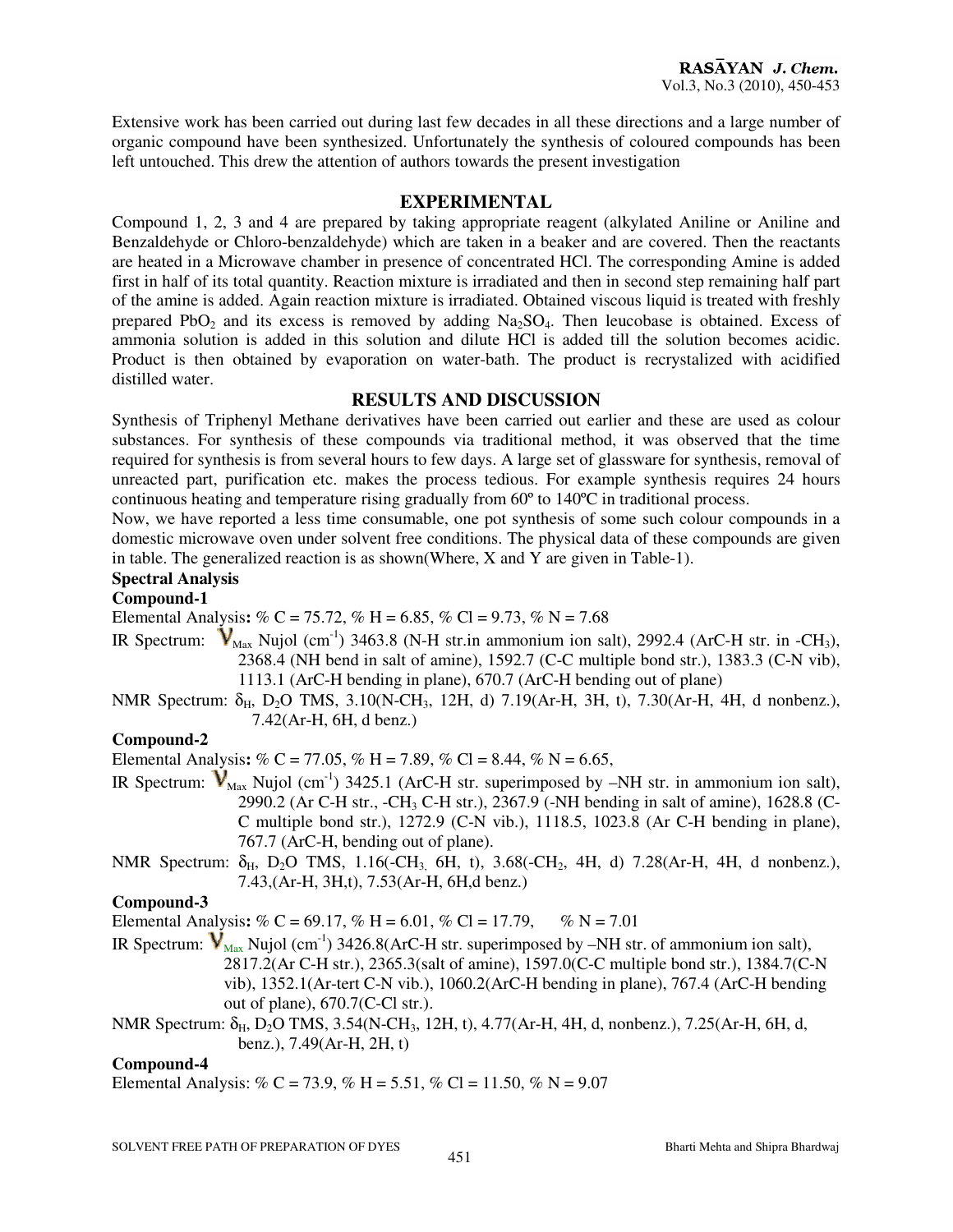IR Spectrum:  $V_{\text{Max}}$  Nujol (cm<sup>-1</sup>), 3433.1(N-H str. pri amine), 3168.4(ArC-H str.), 2365.1(N-H str. in salt of amine), 1629.1(N-H pri. bending), 1508.0(C-C multiple bond str.), 1399.7(C-N vib), 1193.9(Ar C-H bending in plane), 747.4 (Ar C-H bending out of plane). NMR Spectrum:  $\delta_{H}$ , D<sub>2</sub>O TMS, 5.74(Ar-NH<sub>2</sub>, 4H, d), 7.17(Ar-H, 10H, d) 7.36 (Ar-H, 3H, t).





| Compd.         | $-X$ | $-y$            | Molecular<br>Formula  | Mol. wt. | <b>MP</b><br>$(^{\circ}C)$ | <b>MW</b><br>Intensity    | Time<br>(In min's<br>sec.) | $\lambda_{\text{max}}$<br>(nm) | Yield<br>(gms) | $%$ Yield |
|----------------|------|-----------------|-----------------------|----------|----------------------------|---------------------------|----------------------------|--------------------------------|----------------|-----------|
|                | H    | CH <sub>3</sub> | $C_{23}H_{25}N_2Cl$   | 382.94   | 112                        | I step-Low<br>II step-Low | 10:00.<br>16:00.           | 615,<br>425                    | 13.500         | 89.76     |
| 2              | H    | $C_2H_4$        | $C_{27}H_{33}N_2Cl$   | 482.65   | 210                        | I step-Low<br>II step-Low | 20:00<br>5:00              | 625                            | 9.500          | 62.99     |
| 3              | Cl   | CH <sub>3</sub> | $C_{23}H_{24}N_2Cl_2$ | 399.0    | $78^{\circ}$               | I step-Low<br>II step-Low | 4:00<br>8:00               | 580                            | 12.500         | 79.61     |
| $\overline{4}$ | H    | H               | $C_{19}H_{17}N_2Cl$   | 308.5    | 152                        | I step-Low<br>II step-Low | 8:00<br>10:00              | 580                            | 15.600         | 92        |

Table-1: Physicochemical data of Compounds 1,2,3 and 4

#### **ACKNOWLEDGEMENTS**

The authors are thankful to Dr. S.C. Ameta, Retd. Prof., Head and Dean, P.G. Studies, M.L. Sukhadia University, Udaipur (Raj.) for kind support.

#### **REFERENCES**

- 1. S. Cadick, *Tetrahedron*, **51**, 10403 (1995).
- 2. A. K. Mitra, A. De and N. Chauhary, *Indian Journal of Chemistry*, **39B**, 311(2000)
- 3. S. A. Galema, *Chem. Soc. Rev.*, **26**, 233(1997).